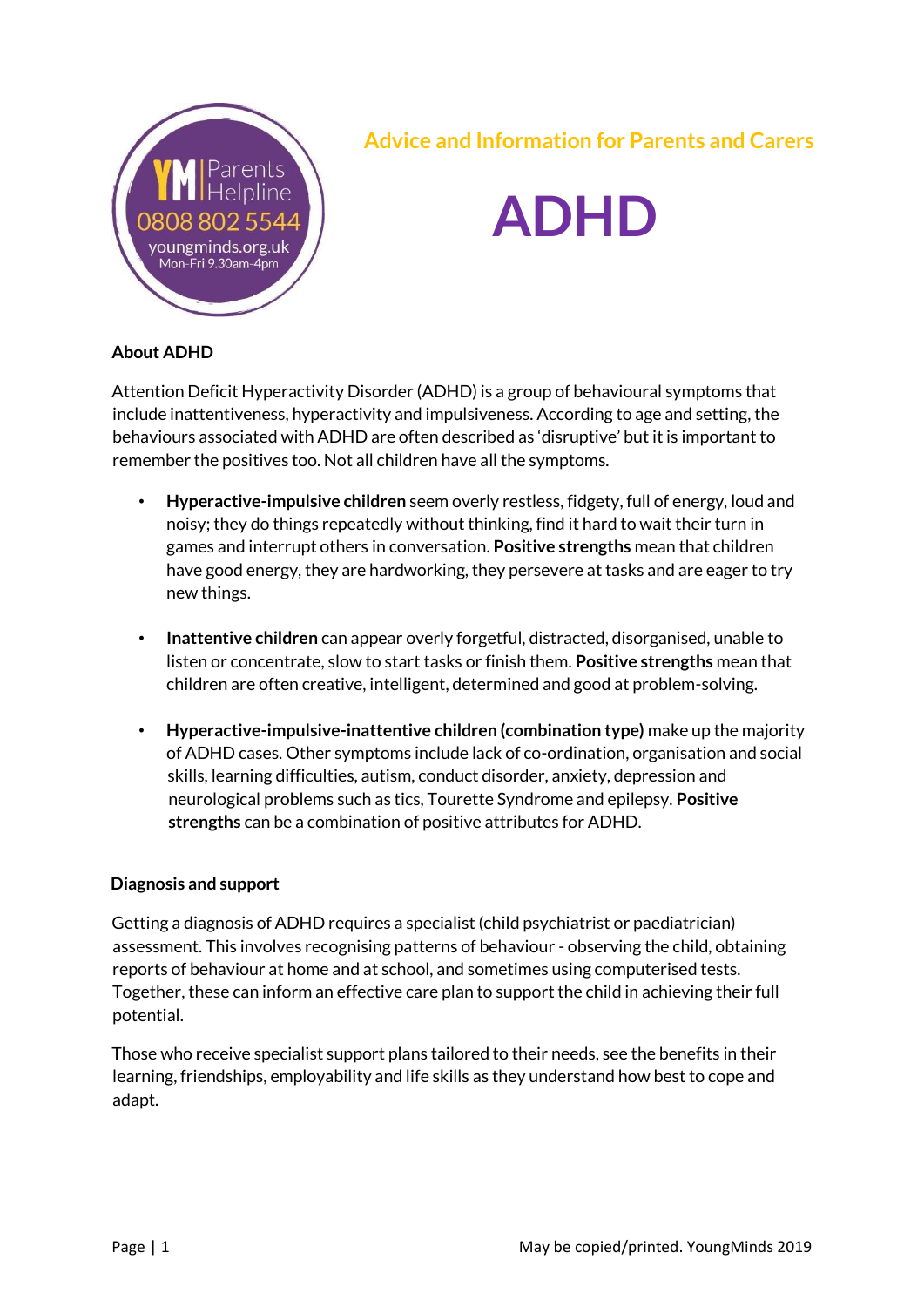Some people struggle to get effective support and continue to have major problems into adulthood in all the above-mentioned areas. About one in three people diagnosed with ADHD as a child, will grow out of the condition and not require any support plan when adults.

#### **Understanding potential impact on individual, home, school and relationships\***

Some of the challenges that children with ADHD can face and the wider impact on the family, school staff and other children include: difficulties in school and friendships, underperforming in school and engaging in antisocial activities. Children with ADHD are more likely to:

- Drop out of school
- Have few or no friends
- Engage in social activities
- Experience teen pregnancy
- Experience depression
- Develop personality disorders

#### **Possible causes of ADHD\***

ADHD is not caused by poor parenting, family stress, divorce, excessive online and gaming activity or diet. Some of these factors, however can have an effect on a pre-existing condition.

ADHD is caused by a complicated combination of multiple factors. These factors include changes in those parts of the brain which control impulses and concentration (neurobiological factors) and genetic, inherited and environmental factors.

If a family has one ADHD child, there is a 30-40% chance that another brother/sister will also have the condition and a 45% chance (or greater) that at least one parent has the condition. If the child with ADHD has an identical twin, the likelihood that the twin will also have the disorder is about 90%.

In a small percentage of cases, ADHD can be linked to injury to specific regions of the brain during early development. For example, use of alcohol or tobacco during pregnancy, premature delivery with associated minor brain bleeding or accidental head injury after birth, could all cause ADHD-like symptoms.

\*Sourced from ADDI[SS www.addiss.co.uk/schoolreport.pdf](http://www.addiss.co.uk/schoolreport.pdf)

#### **Challenging stigma around ADHD**

Openness, close involvement and resilience help promote more positive attitudes to ADHD.

- Share information about the condition with family, teachers and other professionals and the child her/himself
- Use behaviour management strategies, such as reward charts and parenting courses
- Build educational support by working in partnership with the school, e.g. agreeing plans for class-and homework
- Help your child with social skills to increase their confidence and strengthen their friendships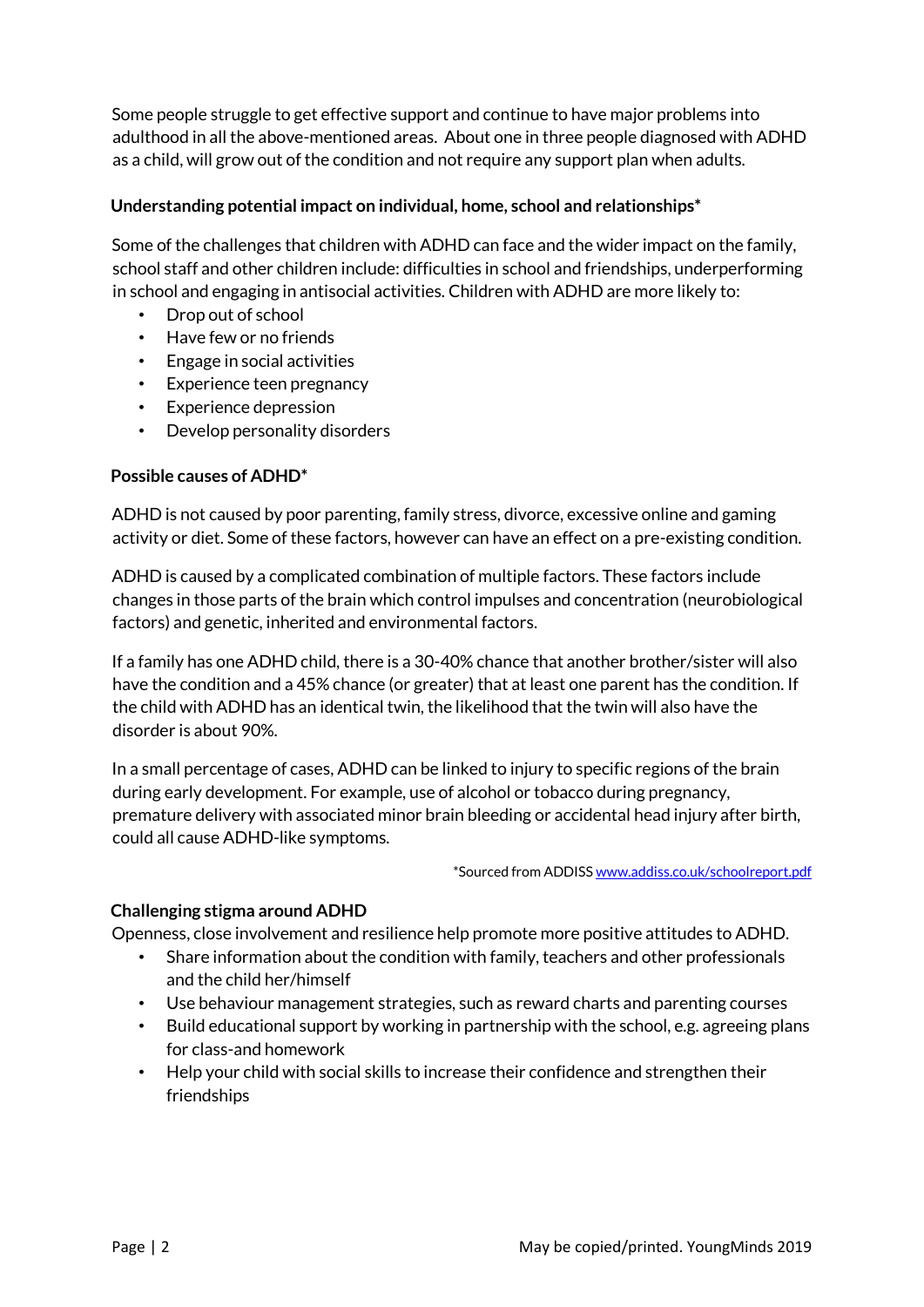#### **Developing strategies to work positively with children with ADHD**

The best strategies for behaviour management of ADHD are those where the child is directly involved in, or leading, the plan so that they own it. Young people tell us that supportive relationships with one or more adults is key to making a difference.

You can provide support at home or school by helping your child with:

- Structure and organisation
- Waiting
- Rules and instructions
- Sitting and concentrating
- Impulsivity and distractions
- Not interrupting others

**Medications** can play an important role in treating moderate to severe ADHD, helping to reduce hyperactivity and improve concentration, which in turn improves learning skills and applying the learning.

#### **What does it feel like to have ADHD?**

Children talk about the impact of having ADHD:

*"It's a different perspective on the world."* 

*"Everything is going faster than other people's brains."* 

*"If I'm interested in something like the guitar I can do it all day. If I'm not interested I just shut it out and think about something I do find interesting."* 

*"Without an assessment I would be on a downwards spiral. I would have been expelled from primary school for being violent."* 

*"Don't treat all people with ADHD the same as they are all individuals with separate personalities. ADHD isn't a personality, it's an effect."* 

*"I interrupt a lot. Sometimes I forget that other people are speaking or my brain just dismisses it as not important, even though I know I shouldn't."* 

*"Medication really, really makes me anxious."* 

*"I still get angry despite medication."* 

*"In school medication helps me focus on my work and stay calm. It makes me focus more but it isn't me, I feel free at the weekend when I'm not on it."* 

*"You'll never understand what it's like to have ADHD unless you have it, and that has to be taken into account."*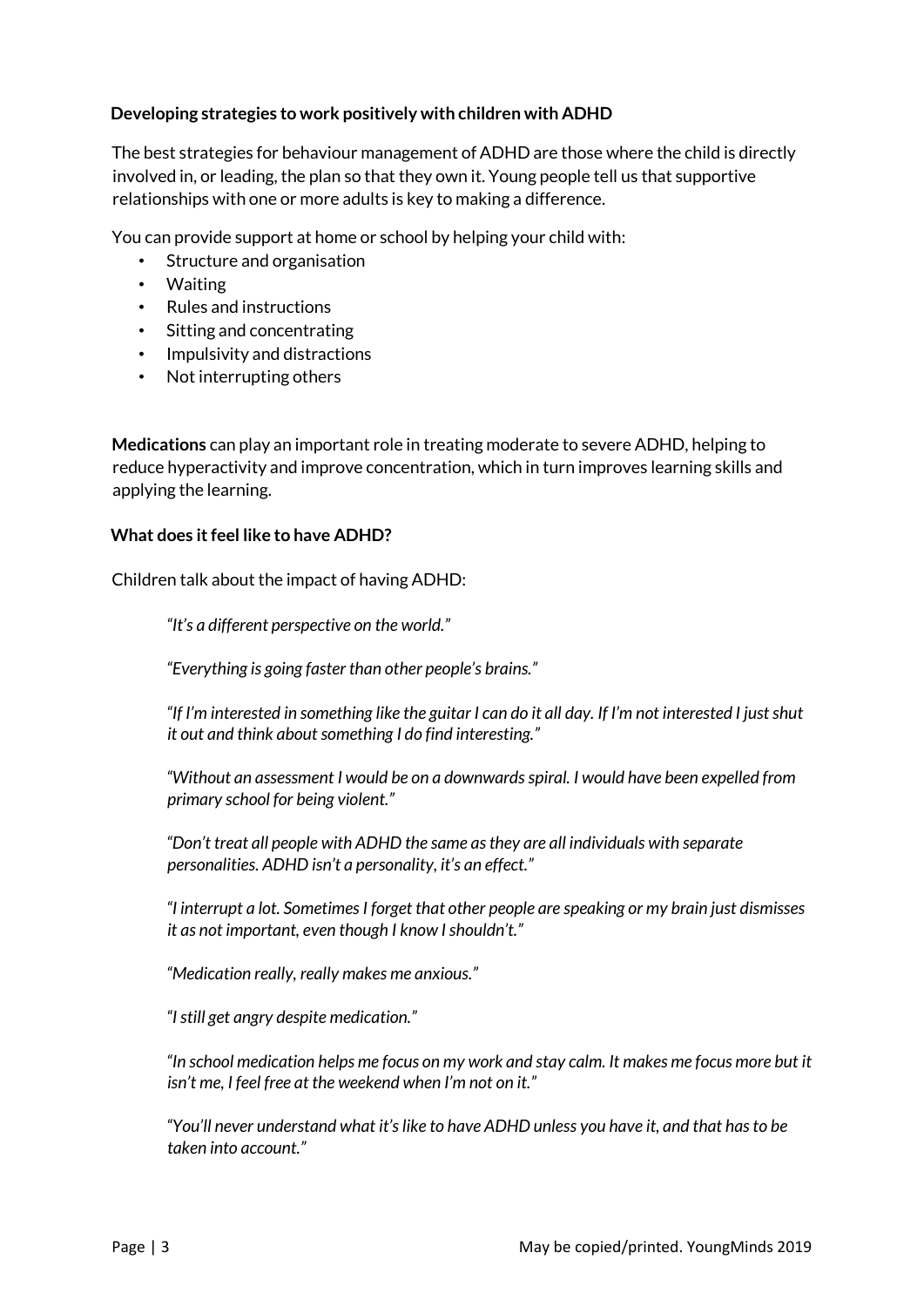## **What can help? What to do.**

**These are some things that may really make a difference:** 

- 1. Go to the GP or school if you are worried that your child may have ADHD.
- 2. Request an assessment. A diagnosis can help you move forwards.
- 3. ADHD is a whole-family issue. It affects home life and holidays. Make sure that all family members understand what is going on. Integrate it into family life, normalise it try to stop it dominating day to day life. Keep a balance of attention in the family and let each family member have their say.
- 4. Children with ADHD are likely to be difficult and challenging in their behaviour and attitude both at home *and* at school.
- 5. Avoid giving the child with ADHD the 'bad reputation' in the family.
- 6. It is important to maintain boundaries and discipline and not put up with disobedience, swearing or violence.
- 7. Ensure you provide a healthy lifestyle with balanced diet, activity and sleep routines.
- 8. Avoid food additives and colourings; there is some evidence that children with ADHD are particularly sensitive to these. Discuss this with a GP or dietician if you are unsure.
- 9. Help your child manage their frustration, poor attention span and high energy with consistent strategies.
- 10. Give simple instructions get close, make eye contact, talk slowly and calmly.
- 11. Help them with waiting, rules and instructions, sitting and concentrating, impulses and distractions, not interrupting or disrupting others.
- 12. Praise your child when they have done what is required, however small (but be careful not to overpraise).
- 13. Write lists and post them up somewhere visible (fridge/backdoor).
- 14. Break up necessary sit-down times such as meals and homework into smaller, manageable chunks, say 15-20 minutes.
- 15. Look after yourself find out about local parenting programmes and support groups, which can really help.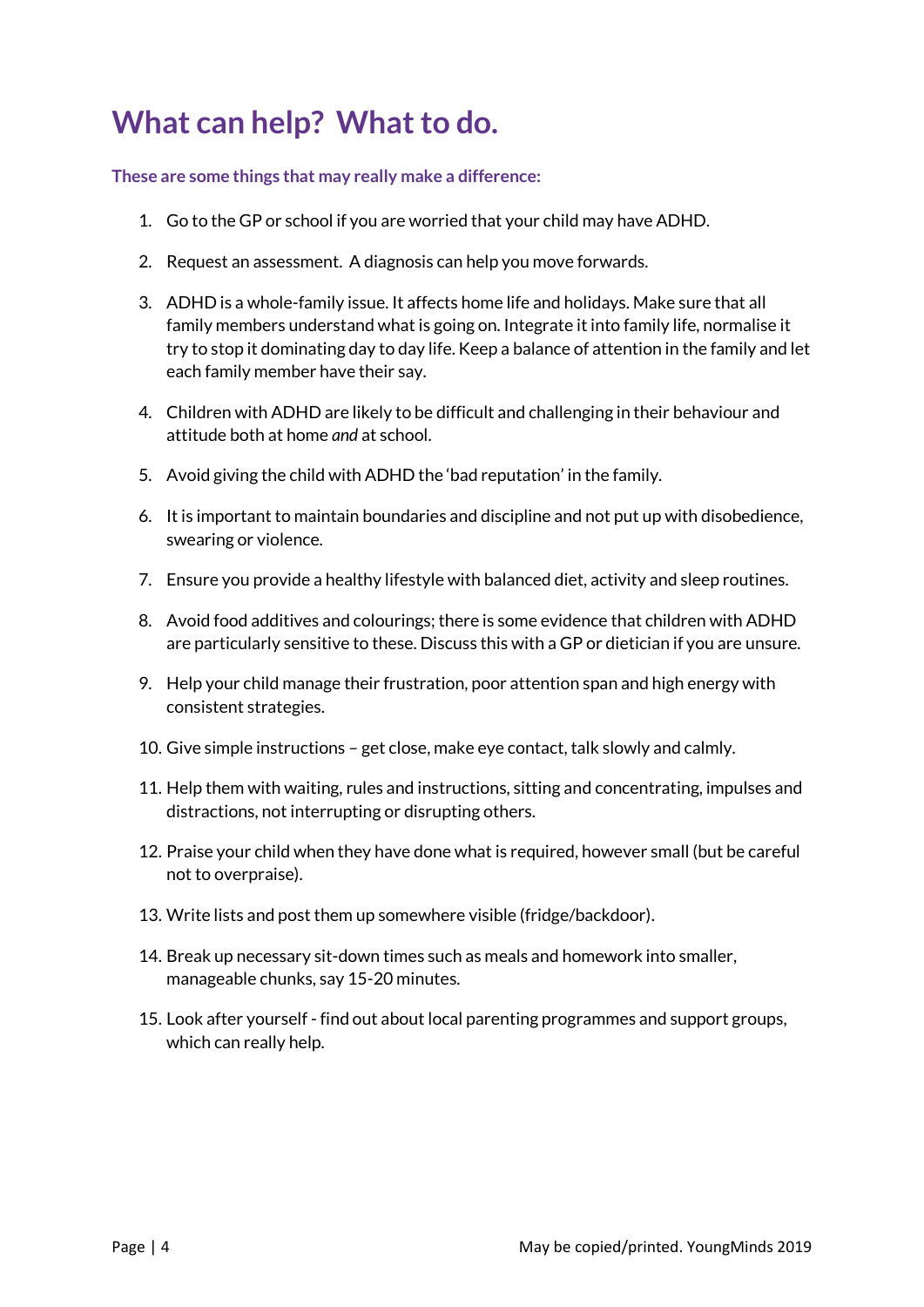| <b>Finding support</b>                                                                                                                                                                                                                                                                                                                                                                                                       | All references listed on this sheet are for information<br>only. While every effort has been made to ensure<br>accuracy, YoungMinds cannot accept responsibility for<br>changes to details made by other organisations.                                                                                                                                               |
|------------------------------------------------------------------------------------------------------------------------------------------------------------------------------------------------------------------------------------------------------------------------------------------------------------------------------------------------------------------------------------------------------------------------------|-----------------------------------------------------------------------------------------------------------------------------------------------------------------------------------------------------------------------------------------------------------------------------------------------------------------------------------------------------------------------|
| <b>ADDISS</b><br>www.addiss.co.uk<br>The National Attention Deficit Disorder<br>Information and Support Service. Provides<br>information and resources about ADHD and<br>the variety of approaches that can help<br>including; behavioural therapy, medication,<br>individual counselling, and special education<br>provision.<br>Open Monday-Friday during office hours<br>Phone: 020 8952 2800<br>Email: info@addiss.co.uk | <b>ADHD Foundation</b><br>www.adhdfoundation.org.uk<br>Provides training to professionals around the<br>UK. Their 'Information and Support' section<br>has content on a range of areas for parents<br>and carers, including recognising ADHD and<br>tips on behaviour management.                                                                                     |
| <b>ADHD and You</b><br>www.adhdandyou.co.uk<br>Information about ADHD, diagnosis,<br>treatment and tips for everyday life.                                                                                                                                                                                                                                                                                                   | <b>Hyperactive Children's Support Group</b><br>www.hacsg.org.uk<br>For hyperactive and ADHD children and their<br>families. Provides information particularly<br>regarding hyperactivity and diet.<br>Open: Monday to Friday 14:30-16:30<br>Phone: 01243 539966<br>Email: hacsg@hacsg.org.uk                                                                          |
| <b>NHS</b><br>www.nhs.uk/conditions/attention-deficit-<br>hyperactivity-disorder-adhd<br>Provides an overview of ADHD along with<br>symptoms, causes, diagnosis, treatment and<br>tips on how to live with ADHD.                                                                                                                                                                                                             | <b>Contact</b><br>www.contact.org.uk<br>The national charity for families with children<br>with disabilities. Provides online, printed and<br>helpline advice on education, benefits and<br>finances, childcare, social care, medical<br>information and more.<br>Open Monday to Friday 9:30am-5pm<br>Freephone helpline: 0808 808 3555<br>Email: info@contact.org.uk |